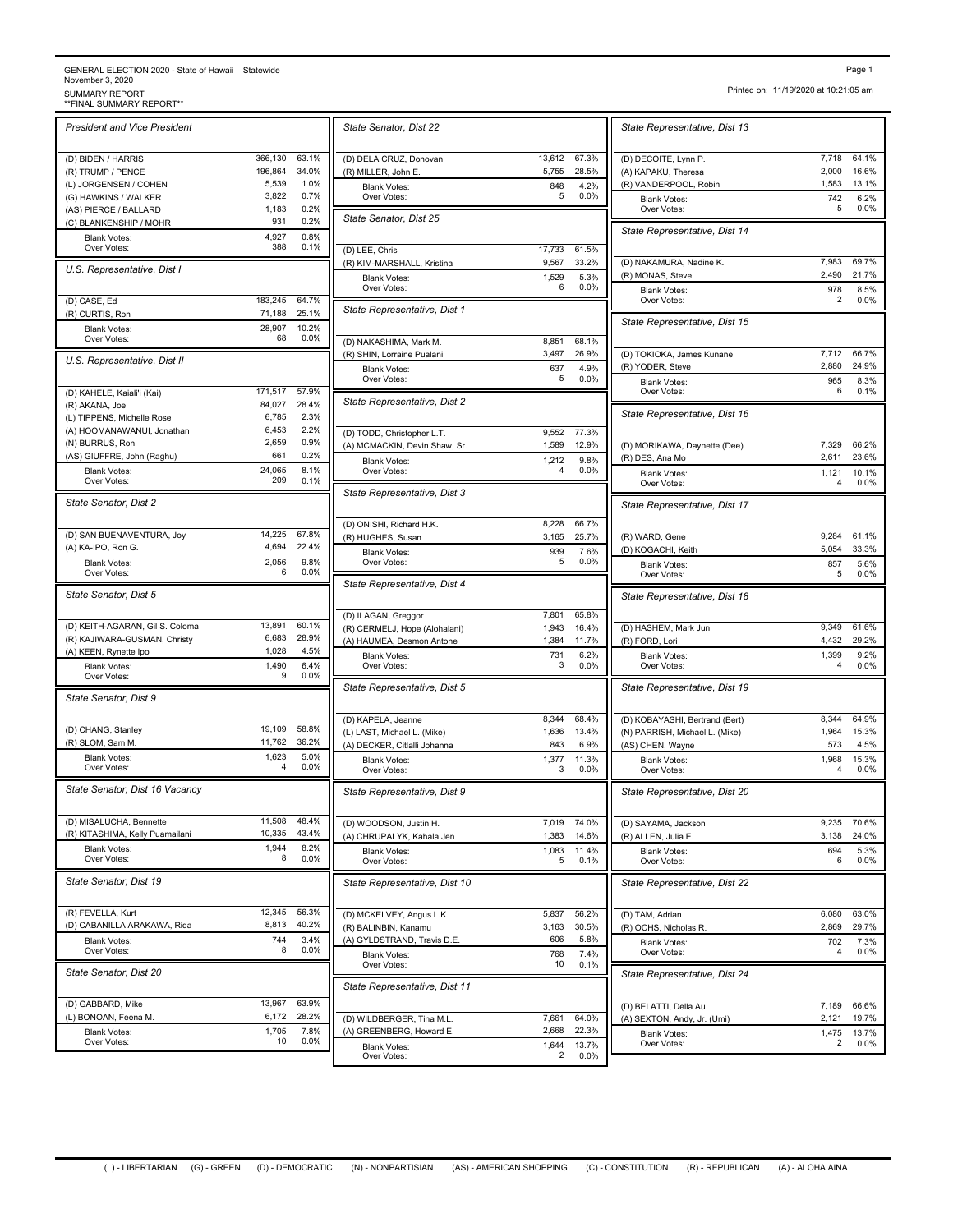## GENERAL ELECTION 2020 - State of Hawaii – Statewide<br>November 3, 2020<br>SUMMARY REPORT<br>\*\*FINAL SUMMARY REPORT\*\* \*\*FINAL SUMMARY REPORT\*\* SUMMARY REPORT Page 2

*State Representative, Dist 30* (D) GANADEN, Ernesto M. (Sonny) 3,443 64.4%<br>
(R) OUILINGKING Tess Abalos 1.617 30.3% (R) QUILINGKING, Tess Abalos Blank Votes: 281 Over Votes: 4 0.1%  $5.3\%$ <br> $0.1\%$ *State Representative, Dist 33* (D) KONG, Sam Satoru 9,010 69.2% (R) BOYETTE, Jennifer (Jenny) 3,084 23.7% Blank Votes: 920 Over Votes: 7.1% *State Representative, Dist 34* (B) TAKAYAMA, Gregg 7,671 60.6%<br>
(R) SIMON, Keone F. 4,420 34.9%  $(R)$  SIMON, Keone F.  $4,420$ Blank Votes: 574 4.5%<br>Over Votes: 574 574 9.00% Over Votes:  $\begin{array}{ccc} 3 & 0.0\% \\ 0 & \text{Planck Votes} \end{array}$  4.5% *State Representative, Dist 35* (D) TAKUMI, Roy M. 5,303 61.4%<br>
(R) HOOD Carl E 2.155 24.9% (R) HOOD, Carl E. (A) KAHAU, Keline-Kameyo 611 7.1% Blank Votes: 571 Over Votes:  $2 \t 0.0\%$  | Over Votes:  $6.6\%$ <br> $0.0\%$ *State Representative, Dist 36* (R) OKIMOTO, Val 6,949 50.2%<br>
(D) | A CHICA Trish 6.337 45.8% (D) LA CHICA, Trish 6,337 Blank Votes: 549 Over Votes: 5 0.0%  $4.0\%$ <br> $0.0\%$ *State Representative, Dist 37* (D) YAMANE, Ryan I. 10,049 70.6% (R) SVRCINA, Emil 3,442 24.2% Blank Votes: 734 5.2%<br>Over Votes: 9 0.1% Over Votes: 5.2% *State Representative, Dist 39* (D) CULLEN, Ty J.K. 7,420 61.8%<br>
(R) MAGLINTI, Austin L.S. 3,849 32.1% (R) MAGLINTI, Austin L.S. Blank Votes: 731 Over Votes:  $\begin{array}{ccc} 0 & 0.0\% \\ 0 & 0.0\% \end{array}$  Riank Votes:  $6.1\%$ <br> $0.0\%$ *State Representative, Dist 40* (R) MCDERMOTT, Bob 5,365 55.7% (D) MARTINEZ, Rose 3,886 40.4% Blank Votes: 373 3.9%<br>City Cover Votes: 373 3.9%<br>2 0.0% Over Votes:  $\begin{array}{ccc} 2 & 0.0\% \\ 2 & 0.0\% \end{array}$  Riank Votes: 3.9% *State Representative, Dist 41* (D) LOPRESTI, Matthew S. (Matt) 6,522 48.4% (R) ALCOS, David (Bradda) 6,319 46.8% Blank Votes: 642 4.8%<br>Over Votes: 6 0.0% Diami votes: 4.8% *State Representative, Dist 43* (D) ELI, Stacelynn Kehaulani 4,089 47.7%<br>
(R) GARCIA, Diamond 3,658 42.6% (R) GARCIA, Diamond (A) HOOHULI, Shaena Dela Cruz 613 7.1% Blank Votes: 215 2.5%<br>Over Votes: 215 2.5%<br>4 0.0% Over Votes:

| State Representative, Dist 44                          |                    |                 | Councilmember, Dist 1, Cou                       |
|--------------------------------------------------------|--------------------|-----------------|--------------------------------------------------|
| (D) GATES, Cedric Asuega                               | 4,518              | 60.6%           | KIMBALL, Heather L.                              |
| (R) ALDEGUER, Maysana Akahai                           | 2,036<br>721       | 27.3%<br>9.7%   | YAGONG, Dominic                                  |
| (A) SIMPLICIANO, Joseph K., Jr.<br><b>Blank Votes:</b> | 180                | 2.4%            | <b>Blank Votes:</b><br>Over Votes:               |
| Over Votes:                                            | 4                  | 0.1%            | Councilmember, Dist 5, Col                       |
| State Representative, Dist 45                          |                    |                 | KANEALI'I-KLEINFELDER, Mat                       |
| (R) CHEAPE MATSUMOTO, Lauren                           | 4,616              | 63.5%<br>32.4%  | RODENHURST, Ikaika                               |
| (D) CHAPMAN, Michael<br><b>Blank Votes:</b>            | 2,359<br>296       | 4.1%            | <b>Blank Votes:</b><br>Over Votes:               |
| Over Votes:                                            | 2                  | 0.0%            | Councilmember (East Maui                         |
| State Representative, Dist 47                          |                    |                 | SINENCI, Shane                                   |
| (D) QUINLAN, Sean                                      | 5,425              | 55.4%           | CARROLL, Claire Kamalu                           |
| (R) READY, Boyd<br><b>Blank Votes:</b>                 | 4,007<br>346       | 41.0%<br>3.5%   | <b>Blank Votes:</b><br>Over Votes:               |
| Over Votes:                                            | 6                  | 0.1%            | Councilmember (West Mau                          |
| State Representative, Dist 49                          |                    |                 |                                                  |
| (D) MATAYOSHI, Scot                                    | 10.275             | 72.9%           | PALTIN, Tamara Akiko Maile<br>NAVA, Rick         |
| (R) DANNER, Kilomana                                   | 3,031              | 21.5%           | <b>Blank Votes:</b><br>Over Votes:               |
| <b>Blank Votes:</b><br>Over Votes:                     | 786<br>2           | 5.6%<br>0.0%    | Councilmember (Wailuku-W                         |
| State Representative, Dist 50                          |                    |                 |                                                  |
|                                                        |                    |                 | LEE, Alice L.                                    |
| (D) BRANCO, Patrick Pihana<br>(R) SOUZA, Kanani        | 7,592<br>4,790     | 57.1%<br>36.0%  | <b>Blank Votes:</b><br>Over Votes:               |
| <b>Blank Votes:</b><br>Over Votes:                     | 919<br>4           | 6.9%<br>0.0%    | Councilmember (Kahului)                          |
| State Representative, Dist 51                          |                    |                 | KAMA, Tasha                                      |
| (D) MARTEN, Lisa                                       | 6,857              | 52.5%           | KAMEKONA, Carol Lee<br><b>Blank Votes:</b>       |
| (R) KAMA-TOTH, Kukana K.K.                             | 5,082              | 38.9%           | Over Votes:                                      |
| (A) HO, Erik K.<br><b>Blank Votes:</b>                 | 522<br>605         | 4.0%<br>4.6%    | Councilmember (South Mat                         |
| Over Votes:                                            | 4                  | 0.0%            | KING, Kelly Takaya                               |
| Hawaii Resident Trustee                                |                    |                 | COOK, Tom                                        |
| LINDSEY, Keola                                         | 231,916            | 40.0%           | <b>Blank Votes:</b><br>Over Votes:               |
| MANGAUIL, Lanakila<br><b>Blank Votes:</b>              | 150,554<br>197,149 | 26.0%<br>34.0%  | Councilmember (Makawao-                          |
| Over Votes:                                            | 165                | 0.0%            |                                                  |
| Molokai Resident Trustee                               |                    |                 | MOLINA, Mike<br>EYRE, Aja                        |
| ALAPA, Luana                                           | 199,004            | 34.3%           | <b>Blank Votes:</b><br>Over Votes:               |
| MACHADO, Colette (Piipii)                              | 160,246            | 27.6%           | <b>Councilmember (Upcountry</b>                  |
| <b>Blank Votes:</b><br>Over Votes:                     | 220,374<br>160     | 38.0%<br>0.0%   |                                                  |
| At-Large Trustee                                       |                    |                 | SUGIMURA, Yuki Lei Kashiwa                       |
|                                                        |                    |                 | Blank Votes:<br>Over Votes:                      |
| AKINA, Keli'i<br>SOUZA, Keoni                          | 197,829<br>196,206 | 34.1%<br>33.8%  | Councilmember (Lanai)                            |
| <b>Blank Votes:</b><br>Over Votes:                     | 185,571<br>178     | 32.0%<br>0.0%   | JOHNSON, Gabe                                    |
| Mayor, County of Hawaii                                |                    |                 | DE JETLEY, Alberta                               |
|                                                        |                    |                 | <b>Blank Votes:</b><br>Over Votes:               |
| ROTH, Mitch<br>MARZO, Ikaika                           | 50,421<br>35,933   | 56.9%<br>40.6%  | Councilmember (Molokai)                          |
| <b>Blank Votes:</b><br>Over Votes:                     | 2,237<br>17        | 2.5%<br>$0.0\%$ |                                                  |
|                                                        |                    |                 | RAWLINS-FERNANDEZ, Keani<br>CRIVELLO, Stacy Helm |
|                                                        |                    |                 |                                                  |

Printed on: 11/19/2020 at 10:21:05 am

| Councilmember, Dist 1, County of Hawaii       |                  |                |
|-----------------------------------------------|------------------|----------------|
| KIMBALL, Heather L.                           | 4,667            | 51.0%          |
| YAGONG, Dominic                               | 3,855            | 42.1%          |
| <b>Blank Votes:</b><br>Over Votes:            | 623<br>3         | 6.8%<br>0.0%   |
| Councilmember, Dist 5, County of Hawaii       |                  |                |
| KANEALI'I-KLEINFELDER, Matt                   | 4,357            | 47.4%          |
| RODENHURST, Ikaika                            | 3,978            | 43.3%          |
| <b>Blank Votes:</b><br>Over Votes:            | 849<br>6         | 9.2%<br>0.1%   |
| Councilmember (East Maui)                     |                  |                |
| SINENCI, Shane                                | 32,995           | 46.1%          |
| CARROLL, Claire Kamalu<br><b>Blank Votes:</b> | 26,245<br>12,363 | 36.6%<br>17.3% |
| Over Votes:                                   | 26               | 0.0%           |
| Councilmember (West Maui)                     |                  |                |
| PALTIN, Tamara Akiko Maile                    | 33,696           | 47.0%          |
| NAVA, Rick                                    | 26,592           | 37.1%<br>15.8% |
| <b>Blank Votes:</b><br>Over Votes:            | 11,323<br>18     | 0.0%           |
| Councilmember (Wailuku-Waihee-Waikapu)        |                  |                |
| LEE, Alice L                                  | 48,020           | 67.0%          |
| <b>Blank Votes:</b>                           | 23,609           | 33.0%          |
| Over Votes:                                   | 0                | 0.0%           |
| Councilmember (Kahului)                       |                  |                |
| KAMA, Tasha                                   | 30,029           | 41.9%          |
| KAMEKONA, Carol Lee                           | 27,641           | 38.6%          |
| <b>Blank Votes:</b><br>Over Votes:            | 13,935<br>24     | 19.5%<br>0.0%  |
| Councilmember (South Maui)                    |                  |                |
| KING, Kelly Takaya                            | 34,155           | 47.7%          |
| COOK, Tom                                     | 25,506           | 35.6%          |
| <b>Blank Votes:</b><br>Over Votes:            | 11,954<br>14     | 16.7%<br>0.0%  |
| Councilmember (Makawao-Haiku-Paia)            |                  |                |
| MOLINA, Mike                                  | 41,233           | 57.6%          |
| EYRE, Aja                                     | 18,459           | 25.8%          |
| <b>Blank Votes:</b><br>Over Votes:            | 11,916<br>21     | 16.6%<br>0.0%  |
| Councilmember (Upcountry)                     |                  |                |
| SUGIMURA, Yuki Lei Kashiwa                    | 48,268           | 67.4%          |
| <b>Blank Votes:</b>                           | 23,361           | 32.6%          |
| Over Votes:                                   | 0                | $0.0\%$        |
| Councilmember (Lanai)                         |                  |                |
| JOHNSON, Gabe                                 | 32,100           | 44.8%          |
| DE JETLEY, Alberta                            | 24,492           | 34.2%          |
| <b>Blank Votes:</b><br>Over Votes:            | 15,025<br>12     | 21.0%<br>0.0%  |
| Councilmember (Molokai)                       |                  |                |
| RAWLINS-FERNANDEZ, Keani                      | 31,713           | 44.3%          |
| CRIVELLO, Stacy Helm                          | 26,341           | 36.8%          |
| <b>Blank Votes:</b><br>Over Votes:            | 13,557<br>18     | 18.9%<br>0.0%  |
|                                               |                  |                |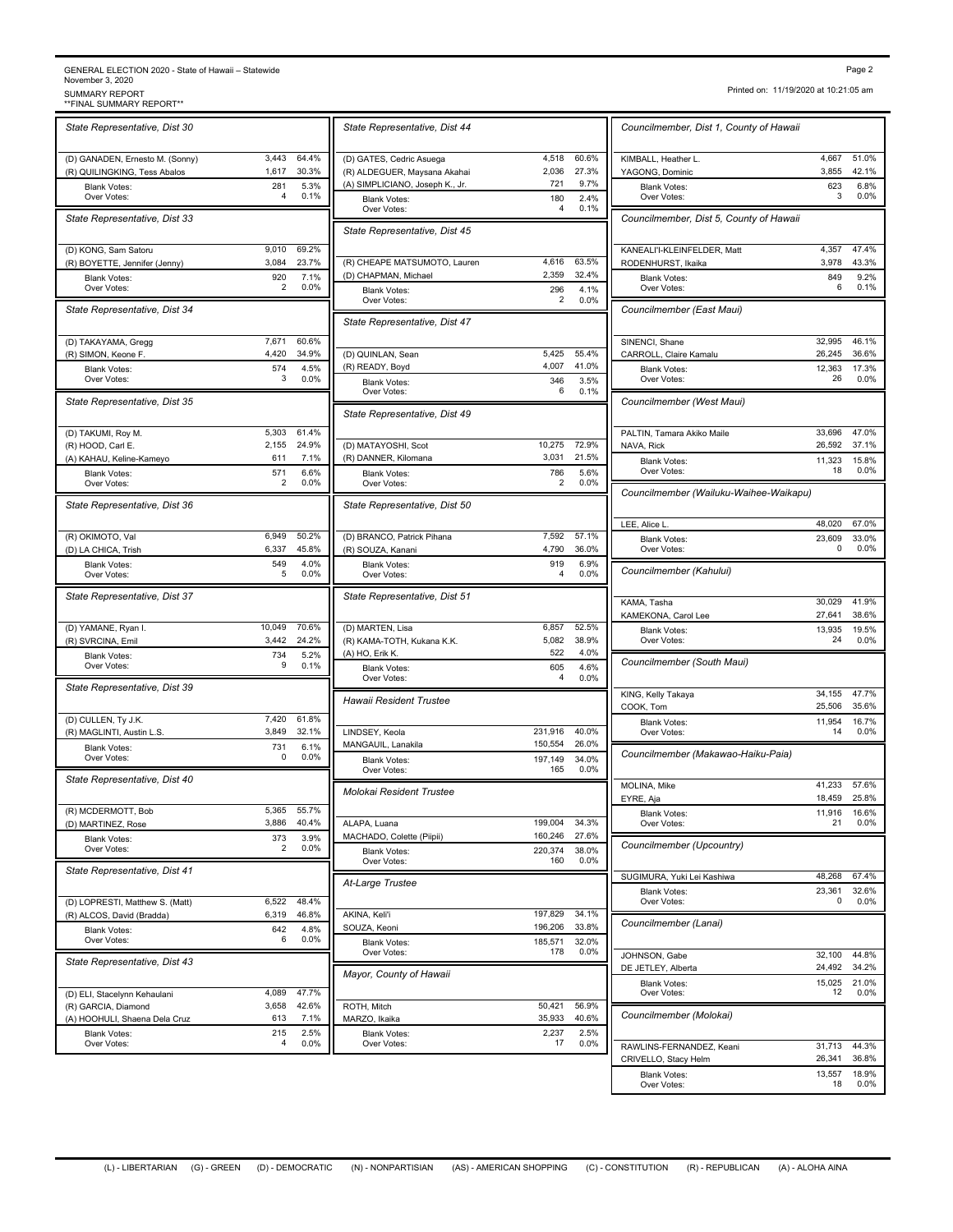## GENERAL ELECTION 2020 - State of Hawaii – Statewide<br>November 3, 2020<br>\*\*FINAL SUMMARY REPORT\*\*<br>\*\*FINAL SUMMARY REPORT\*\*

Printed on: 11/19/2020 at 10:21:05 am

| Councilmember, County of Kauai                    |                  |               | HAWAI'I: Authority of Police       |
|---------------------------------------------------|------------------|---------------|------------------------------------|
|                                                   |                  |               |                                    |
| Number To Vote For: 7                             |                  |               | YES                                |
| CHOCK, Mason K.                                   | 18,599           | 7.8%          | NO                                 |
| EVSLIN, Luke A.                                   | 17,371           | 7.3%          | <b>Blank Votes:</b><br>Over Votes: |
| KANESHIRO, Arryl                                  | 16,556           | 6.9%          |                                    |
| CARVALHO, Bernard, Jr.                            | 16,351<br>14,523 | 6.9%<br>6.1%  | HAWAI'I: Terms of Council          |
| DeCOSTA, Billy<br>COWDEN, Felicia                 | 14,394           | 6.0%          |                                    |
| KUALII, KipuKai L.P.                              | 13,964           | 5.9%          | <b>YES</b>                         |
| BULOSAN, Addison                                  | 11,744           | 4.9%          | NO                                 |
| WAIALEALE BATTAD, Jade T.                         | 11,002           | 4.6%          | <b>Blank Votes:</b>                |
| JUSTUS, Ed                                        | 6,601            | 2.8%          | Over Votes:                        |
| DANDURAND, Mike                                   | 6,283            | 2.6%          |                                    |
| NISHIMURA, Wally K.                               | 6,213            | 2.6%          | HAWAI'I: Public Access, Op         |
| SIMBRE-MEDEIROS, Shirley R.                       | 5,650            | 2.4%          | <b>Resources Preservation Fu</b>   |
| FUKUSHIMA, Richard S.                             | 5,039            | 2.1%          | YES                                |
| <b>Blank Votes:</b>                               | 74,025           | 31.0%         | NO                                 |
| Over Votes:                                       | 36               | 0.1%          | <b>Blank Votes:</b>                |
| Mayor, City and County of Honolulu                |                  |               | Over Votes:                        |
|                                                   |                  |               | <b>HAWAI'I: Discipline of Cour</b> |
|                                                   | 224,474          | 58.2%         |                                    |
| <b>BLANGIARDI, Rick</b><br>AMEMIYA, Keith         | 149,735          | 38.8%         | YES                                |
|                                                   | 11,097           | 2.9%          | NO                                 |
| <b>Blank Votes:</b><br>Over Votes:                | 136              | 0.0%          |                                    |
|                                                   |                  |               | <b>Blank Votes:</b><br>Over Votes: |
| Prosecuting Attorney, City and County of Honolulu |                  |               |                                    |
|                                                   |                  |               | HAWAI'I: Department of Infi        |
| ALM, Steve                                        | 199,399          | 51.7%         |                                    |
| KAU, Megan                                        | 159,745          | 41.4%         | YES                                |
| <b>Blank Votes:</b>                               | 26,192           | 6.8%          | NO                                 |
| Over Votes:                                       | 106              | 0.0%          | <b>Blank Votes:</b>                |
|                                                   |                  |               | Over Votes:                        |
| Councilmember, Dist III, City and County of       |                  |               |                                    |
| Honolulu                                          |                  |               | HAWAI'I: Establishment of a        |
| KIAAINA, Esther                                   | 27,895           | 53.9%         | <b>Emergency Fund</b>              |
| THIELEN, Greg                                     | 19,143           | 37.0%         | <b>YES</b>                         |
| <b>Blank Votes:</b>                               | 4,732            | 9.1%          | NO                                 |
| Over Votes:                                       | 11               | 0.0%          | <b>Blank Votes:</b>                |
| Councilmember, Dist VII, City and County of       |                  |               | Over Votes:                        |
| Honolulu                                          |                  |               | HAWAI'I: Public Access, Op         |
|                                                   | 12,730           | 48.5%         | <b>Resources Preservation Ma</b>   |
| CORDERO, Radiant                                  | 11,342           | 43.2%         |                                    |
| AKI, Jacob                                        |                  | 8.2%          | <b>YES</b><br>NO                   |
| <b>Blank Votes:</b><br>Over Votes:                | 2,147<br>7       | 0.0%          |                                    |
|                                                   |                  |               | <b>Blank Votes:</b><br>Over Votes: |
| Councilmember, Dist IX, City and County of        |                  |               |                                    |
| Honolulu                                          |                  |               | HAWAI'I: Mandatory Charte          |
| TULBA, Augusto E. (AugieT)                        | 21,265           | 49.2%         |                                    |
| ESPERO, Will                                      | 19.702           | 45.6%         | YES                                |
| <b>Blank Votes:</b>                               | 2,223            | 5.1%          | NΟ                                 |
| Over Votes:                                       | 10               | 0.0%          | <b>Blank Votes:</b>                |
|                                                   |                  |               | Over Votes:                        |
| HAWAI'I: Technical, Linguistic, & Grammatical     |                  |               |                                    |
| <b>Revisions of the Charter</b>                   |                  |               | HAWAI'I: Corporation Coun          |
| <b>YES</b>                                        | 57,606           | 65.0%         |                                    |
| <b>NO</b>                                         | 18,497           | 20.9%         | <b>YES</b>                         |
| <b>Blank Votes:</b>                               | 12,490           | 14.1%         | NO                                 |
| Over Votes:                                       | 15               | 0.0%          | <b>Blank Votes:</b>                |
| <b>HAWAI'I: Council Meeting Locations</b>         |                  |               | Over Votes:                        |
|                                                   |                  |               | HAWAI'I: Hawai'i Fire Depa         |
|                                                   | 68,392           | 77.2%         |                                    |
| <b>YES</b>                                        | 11,349           | 12.8%         |                                    |
| <b>NO</b>                                         |                  |               | YES                                |
| <b>Blank Votes:</b><br>Over Votes:                | 8,849<br>18      | 10.0%<br>0.0% | NO                                 |
|                                                   |                  |               | <b>Blank Votes:</b><br>Over Votes: |
| HAWAI'I: Department of Research & Development     |                  |               |                                    |
|                                                   |                  |               |                                    |
| YES                                               | 66,512           | 75.1%         |                                    |
| NO                                                | 10,055           | 11.3%         |                                    |
| <b>Blank Votes:</b>                               | 12,035           | 13.6%         |                                    |
| Over Votes:                                       | 6                | 0.0%          |                                    |
|                                                   |                  |               |                                    |

| HAWAI'I: Authority of Police & Fire Commissions                                     |                  |                | HAWAI'I: Membership on Boards & Commissions       |                  |                |
|-------------------------------------------------------------------------------------|------------------|----------------|---------------------------------------------------|------------------|----------------|
| <b>YES</b>                                                                          | 65,367           | 73.8%          | <b>YES</b>                                        | 42,011           | 47.4%          |
| NO.                                                                                 | 14,016           | 15.8%          | NO.                                               | 33,232           | 37.5%          |
| <b>Blank Votes:</b><br>Over Votes:                                                  | 9,189<br>36      | 10.4%<br>0.0%  | <b>Blank Votes:</b><br>Over Votes:                | 13,335<br>30     | 15.0%<br>0.0%  |
| <b>HAWAI'I: Terms of Council Members</b>                                            |                  |                | HAWAI'I: Capital Budget & Capital Programs        |                  |                |
| <b>YES</b>                                                                          | 37,360           | 42.2%          | <b>YES</b>                                        | 61,198           | 69.1%          |
| NO                                                                                  | 42,397           | 47.8%          | <b>NO</b>                                         | 14,135           | 16.0%          |
| <b>Blank Votes:</b><br>Over Votes:                                                  | 8,822<br>29      | 10.0%<br>0.0%  | <b>Blank Votes:</b><br>Over Votes:                | 13,260<br>15     | 15.0%<br>0.0%  |
| HAWAI'I: Public Access, Open Space, & Natural<br><b>Resources Preservation Fund</b> |                  |                | HAWAI'I: Board of Ethics                          |                  |                |
| <b>YES</b>                                                                          | 46,142           | 52.1%          | <b>YES</b>                                        | 61,865           | 69.8%          |
| NO<br><b>Blank Votes:</b>                                                           | 31,657<br>10,784 | 35.7%<br>12.2% | <b>NO</b><br><b>Blank Votes:</b>                  | 15,648<br>11,079 | 17.7%<br>12.5% |
| Over Votes:                                                                         | 25               | 0.0%           | Over Votes:                                       | 16               | 0.0%           |
| HAWAI'I: Discipline of Council Members                                              |                  |                | MAUI: Affordable Housing Fund                     |                  |                |
| <b>YES</b><br>N <sub>O</sub>                                                        | 72,087<br>7,657  | 81.4%<br>8.6%  | <b>YES</b>                                        | 37,579<br>29,086 | 52.5%<br>40.6% |
| <b>Blank Votes:</b>                                                                 | 8,845            | 10.0%          | NO.<br><b>Blank Votes:</b>                        | 4,915            | 6.9%           |
| Over Votes:                                                                         | 19               | 0.0%           | Over Votes:                                       | 49               | 0.1%           |
| HAWAI'I: Department of Information Technology                                       |                  |                | MAUI: Office of the Managing Director             |                  |                |
| <b>YES</b>                                                                          | 33,234<br>41,175 | 37.5%<br>46.5% | <b>YES</b>                                        | 27,634<br>37,653 | 38.6%<br>52.6% |
| <b>NO</b><br><b>Blank Votes:</b>                                                    | 14,168           | 16.0%          | <b>NO</b><br><b>Blank Votes:</b>                  | 6,314            | 8.8%           |
| Over Votes:                                                                         | 31               | 0.0%           | Over Votes:                                       | 28               | 0.0%           |
| HAWAI'I: Establishment of a Disaster &<br><b>Emergency Fund</b>                     |                  |                | <b>MAUI: Term Limits for Council Members</b>      |                  |                |
| <b>YES</b><br><b>NO</b>                                                             | 45,497<br>32,520 | 51.3%<br>36.7% | <b>YES</b><br>NO.                                 | 48,967<br>18,260 | 68.4%<br>25.5% |
| <b>Blank Votes:</b><br>Over Votes:                                                  | 10,564<br>27     | 11.9%<br>0.0%  | <b>Blank Votes:</b><br>Over Votes:                | 4,371<br>31      | 6.1%<br>0.0%   |
| HAWAI'I: Public Access, Open Space, & Natural                                       |                  |                | MAUI: Standards for Charter Interpretation        |                  |                |
| Resources Preservation Maintenance Fund                                             |                  |                |                                                   |                  |                |
| <b>YES</b>                                                                          | 39,020           | 44.0%<br>41.9% | <b>YES</b>                                        | 39,588           | 55.3%<br>32.8% |
| NO<br><b>Blank Votes:</b>                                                           | 37,104<br>12,453 | 14.1%          | <b>NO</b><br><b>Blank Votes:</b>                  | 23,485<br>8,524  | 11.9%          |
| Over Votes:                                                                         | 31               | 0.0%           | Over Votes:                                       | 32               | 0.0%           |
| HAWAI'I: Mandatory Charter Reviews                                                  |                  |                | <b>MAUI: Charter Commission</b>                   |                  |                |
| <b>YES</b>                                                                          | 61,330<br>13,201 | 69.2%<br>14.9% | <b>YES</b><br><b>NO</b>                           | 34,868<br>28,753 | 48.7%<br>40.1% |
| <b>NO</b><br><b>Blank Votes:</b>                                                    | 14,062           | 15.9%<br>0.0%  | <b>Blank Votes:</b>                               | 7,983            | 11.1%          |
| Over Votes:<br><b>HAWAI'I: Corporation Counsel</b>                                  | 15               |                | Over Votes:<br><b>MAUI: Term Limits for Mayor</b> | 25               | 0.0%           |
|                                                                                     |                  |                |                                                   |                  |                |
| <b>YES</b><br>NO                                                                    | 62,921<br>13,971 | 71.0%<br>15.8% | <b>YES</b><br>NO                                  | 47,277<br>19,979 | 66.0%<br>27.9% |
| <b>Blank Votes:</b><br>Over Votes:                                                  | 11,697<br>19     | 13.2%<br>0.0%  | <b>Blank Votes:</b><br>Over Votes:                | 4,345<br>28      | 6.1%<br>0.0%   |
|                                                                                     |                  |                | <b>MAUI: Department of Agriculture</b>            |                  |                |
| HAWAI'I: Hawai'i Fire Department                                                    |                  |                |                                                   |                  |                |
|                                                                                     |                  |                |                                                   |                  |                |
| <b>YES</b><br>NO                                                                    | 51,950<br>23,214 | 58.6%<br>26.2% | <b>YES</b><br><b>NO</b>                           | 43,656<br>23,515 | 60.9%<br>32.8% |